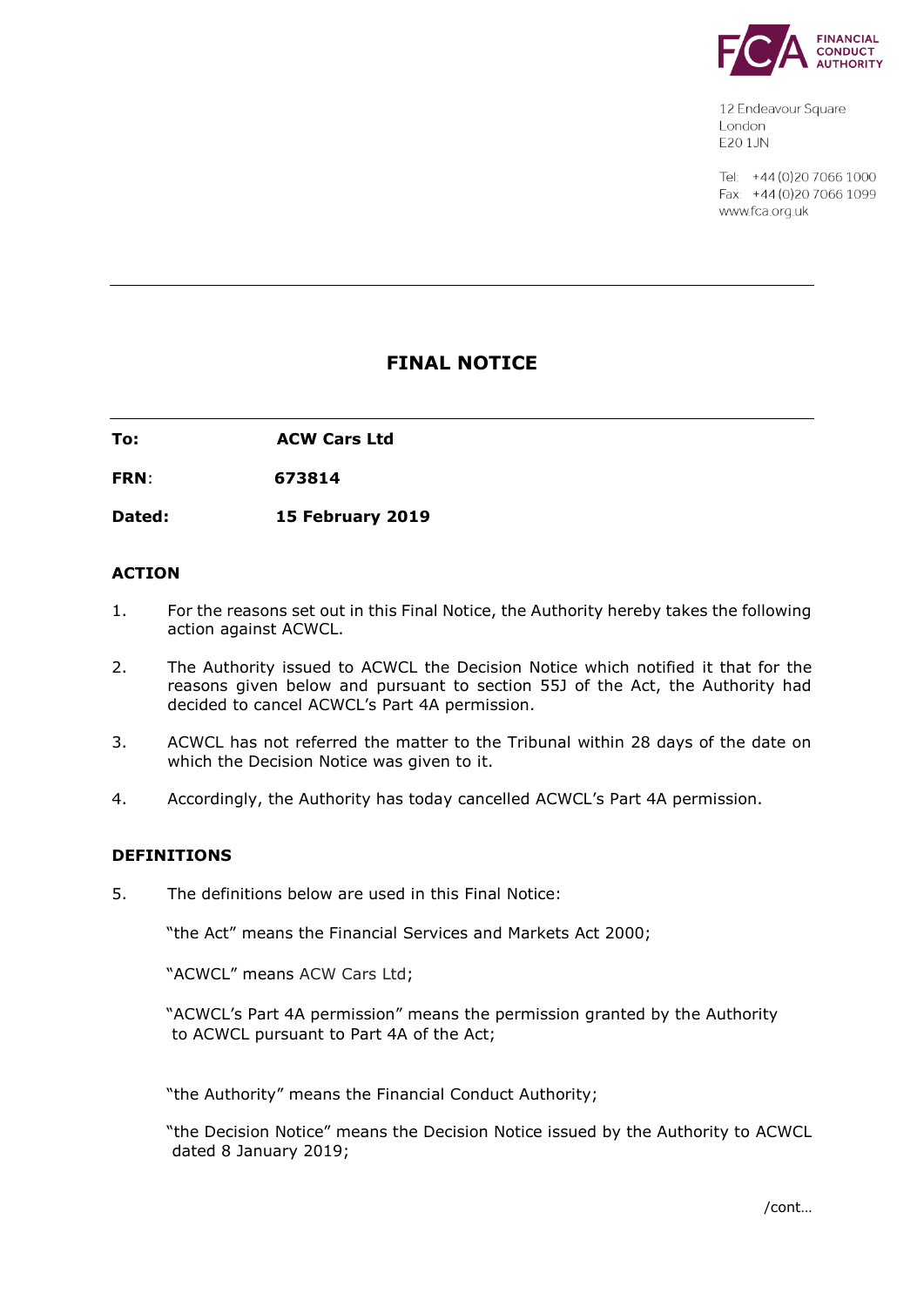"the Overdue Balance" means the outstanding sum of £984.17, owed by ACWCL to the Authority for annual fees and levies for the period 1 April 2016 to 31 March 2017, which was due for payment by 14 December 2016;

"the Principles" means the Authority's Principles for Businesses;

- "the suitability Threshold Condition" means the threshold condition set out in paragraph 2E of Schedule 6 to the Act;
- "the Threshold Conditions" means the threshold conditions set out in Schedule 6 to the Act;

"the Tribunal" means the Upper Tribunal (Tax and Chancery Chamber); and

"the Warning Notice" means the Warning Notice issued by the Authority to ACWCL dated 5 December 2018.

## **REASONS FOR THE ACTION**

- 6. On the basis of the facts and matters and conclusions described in the Warning Notice, and in the Decision Notice, it appears to the Authority that ACWCL is failing to satisfy the suitability Threshold Condition, in that the Authority is not satisfied that ACWCL is a fit and proper person having regard to all the circumstances, including whether ACWCL managed its business in such a way as to ensure that its affairs were conducted in a sound and prudent manner.
- 7. ACWCL has failed to pay the Overdue Balance and it has not been open and cooperative in all its dealings with the Authority, in that ACWCL has failed to respond to the Authority's repeated requests for it to pay the Overdue Balance, and has thereby failed to comply with Principle 11 of the Principles and to satisfy the Authority that it is ready, willing and organised to comply with the requirements and standards of the regulatory system.
- 8. These failures, which are significant in the context of ACWCL's suitability, lead the Authority to conclude that ACWCL has failed to manage its business in such a way as to ensure that its affairs are conducted in a sound and prudent manner, that it is not a fit and proper person, and that it is therefore failing to satisfy the Threshold Conditions in relation to the regulated activities for which it has had a permission.

#### **DECISION MAKER**

9. The decision which gave rise to the obligation to give this Final Notice was made by the Regulatory Decisions Committee.

## **IMPORTANT**

10. This Final Notice is given to ACWCL in accordance with section 390(1) of the Act. **Publicity** 

11. The Authority must publish such information about the matter to which this Final Notice relates as the Authority considers appropriate. The information may be published in such manner as the Authority considers appropriate. However, the